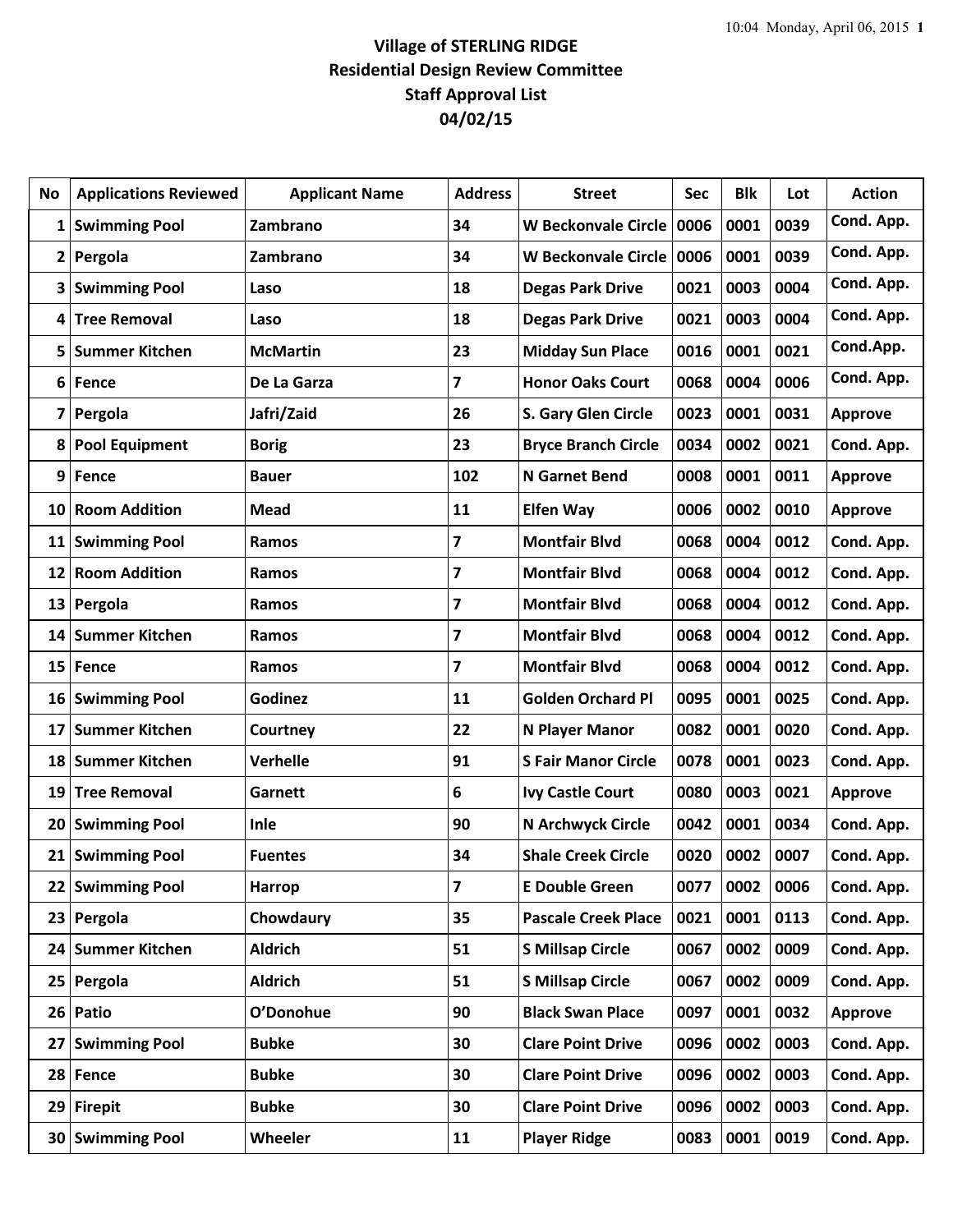| 31 | <b>Color Change</b> | <b>Investment Management</b> | 30             | <b>Burberry Park Circle</b> | 0060 | 0002 | 0008 | <b>Approve</b> |
|----|---------------------|------------------------------|----------------|-----------------------------|------|------|------|----------------|
| 32 | <b>Color Change</b> | <b>Investment Management</b> | 87             | <b>Burberry Park Circle</b> | 0060 | 0001 | 0086 | <b>Approve</b> |
| 33 | <b>Color Change</b> | <b>Investment Management</b> | 227            | <b>Burberry Park Circle</b> | 0060 | 0001 | 0121 | <b>Approve</b> |
| 34 | <b>Color Change</b> | <b>Investment Management</b> | 231            | <b>Burberry Park Circle</b> | 0060 | 0001 | 0122 | <b>Approve</b> |
| 35 | <b>Color Change</b> | <b>Investment Management</b> | 26             | <b>Burberry Park Circle</b> | 0060 | 0002 | 0007 | <b>Approve</b> |
| 36 | <b>Color Change</b> | <b>Investment Management</b> | 167            | <b>Burberry Park Circle</b> | 0060 | 0001 | 0106 | <b>Approve</b> |
| 37 | <b>Color Change</b> | <b>Investment Management</b> | 163            | <b>Burberry Park Circle</b> | 0060 | 0001 | 0105 | <b>Approve</b> |
| 38 | <b>Color Change</b> | <b>Investment Management</b> | 190            | <b>Burberry Park Circle</b> | 0060 | 0002 | 0030 | <b>Approve</b> |
| 39 | <b>Color Change</b> | <b>Investment Management</b> | 182            | <b>Burberry Park Circle</b> | 0060 | 0002 | 0029 | <b>Approve</b> |
| 40 | <b>Color Change</b> | <b>Investment Management</b> | 118            | <b>Burberry Park Circle</b> | 0060 | 0002 | 0021 | <b>Approve</b> |
| 41 | <b>Color Change</b> | <b>Investment Management</b> | 66             | <b>Burberry Park Circle</b> | 0060 | 0002 | 0015 | <b>Approve</b> |
| 42 | <b>Color Change</b> | <b>Investment Management</b> | 74             | <b>Burberry Park Circle</b> | 0060 | 0002 | 0016 | <b>Approve</b> |
| 43 | <b>Color Change</b> | <b>Investment Management</b> | 126            | <b>Burberry Park Circle</b> | 0060 | 0002 | 0022 | <b>Approve</b> |
| 44 | <b>Color Change</b> | <b>Investment Management</b> | 83             | <b>Burberry Park Circle</b> | 0060 | 0001 | 0085 | <b>Approve</b> |
| 45 | <b>Color Change</b> | <b>Investment Management</b> | 51             | <b>Burberry Park Circle</b> | 0060 | 0001 | 0077 | <b>Approve</b> |
| 46 | <b>Color Change</b> | <b>Investment Management</b> | 55             | <b>Burberry Park Circle</b> | 0060 | 0001 | 0078 | <b>Approve</b> |
| 47 | <b>Color Change</b> | <b>Investment Management</b> | 11             | <b>Nestlewood Place</b>     | 0060 | 0001 | 0068 | <b>Approve</b> |
| 48 | <b>Color Change</b> | <b>Investment Management</b> | $\overline{7}$ | <b>Nestlewood Place</b>     | 0060 | 0001 | 0067 | <b>Approve</b> |
| 49 | <b>Color Change</b> | <b>Investment Management</b> | 22             | <b>Nestlewood Place</b>     | 0060 | 0001 | 0060 | <b>Approve</b> |
| 50 | <b>Color Change</b> | <b>Investment Management</b> | 30             | <b>Nestlewood Place</b>     | 0060 | 0001 | 0059 | <b>Approve</b> |
| 51 | <b>Color Change</b> | <b>Investment Management</b> | 143            | <b>Gallery Cove Court</b>   | 0060 | 0001 | 0100 | <b>Approve</b> |
| 52 | <b>Color Change</b> | <b>Investment Management</b> | 115            | <b>Gallery Cove Court</b>   | 0060 | 0001 | 0093 | <b>Approve</b> |
| 53 | <b>Color Change</b> | <b>Investment Management</b> | 119            | <b>Gallery Cove Court</b>   | 0060 | 0001 | 0094 | <b>Approve</b> |
| 54 | <b>Color Change</b> | <b>Investment Management</b> | 139            | <b>Gallery Cove Court</b>   | 0060 | 0001 | 0099 | <b>Approve</b> |
| 55 | <b>Color Change</b> | <b>Investment Management</b> | 187            | <b>Burberry Park Circle</b> | 0060 | 0001 | 0111 | <b>Approve</b> |
| 56 | <b>Color Change</b> | <b>Investment Management</b> | 191            | <b>Burberry Park Circle</b> | 0060 | 0001 | 0112 | <b>Approve</b> |
| 57 | <b>Color Change</b> | <b>Investment Management</b> | 211            | <b>Burberry Park Circle</b> | 0060 | 0001 | 0117 | <b>Approve</b> |
| 58 | <b>Color Change</b> | <b>Investment Management</b> | 215            | <b>Burberry Park Circle</b> | 0060 | 0001 | 0118 | <b>Approve</b> |
| 59 | <b>Color Change</b> | <b>Investment Management</b> | 166            | <b>Burberry Park Circle</b> | 0060 | 0002 | 0027 | <b>Approve</b> |
| 60 | <b>Color Change</b> | <b>Investment Management</b> | 174            | <b>Burberry Park Circle</b> | 0060 | 0002 | 0028 | <b>Approve</b> |
| 61 | <b>Color Change</b> | <b>Investment Management</b> | 147            | Burberry Park Circle   0060 |      | 0001 | 0101 | <b>Approve</b> |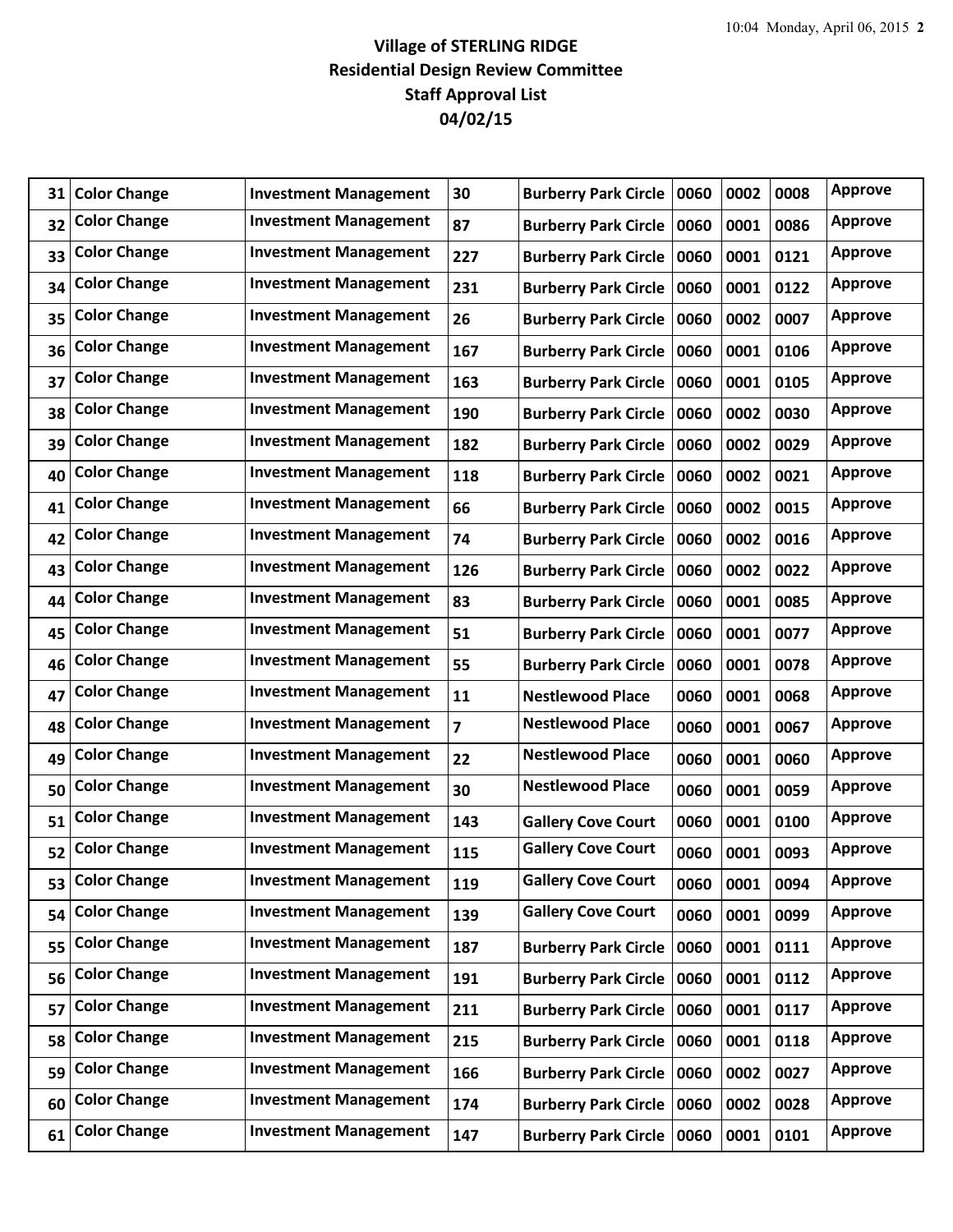| 62 | <b>Color Change</b> | <b>Investment Management</b> | 151                     | <b>Burberry Park Circle</b> | 0060 | 0001 | 0102 | <b>Approve</b> |
|----|---------------------|------------------------------|-------------------------|-----------------------------|------|------|------|----------------|
| 63 | <b>Color Change</b> | <b>Investment Management</b> | 94                      | <b>Burberry Park Circle</b> | 0060 | 0002 | 0019 | <b>Approve</b> |
| 64 | <b>Color Change</b> | <b>Investment Management</b> | 110                     | <b>Burberry Park Circle</b> | 0060 | 0002 | 0020 | <b>Approve</b> |
| 65 | <b>Color Change</b> | <b>Investment Management</b> | 75                      | <b>Burberry Park Circle</b> | 0060 | 0001 | 0083 | <b>Approve</b> |
| 66 | <b>Color Change</b> | <b>Investment Management</b> | 79                      | <b>Burberry Park Circle</b> | 0060 | 0001 | 0084 | <b>Approve</b> |
| 67 | <b>Color Change</b> | <b>Investment Management</b> | 50                      | <b>Burberry Park Circle</b> | 0060 | 0002 | 0013 | <b>Approve</b> |
| 68 | <b>Color Change</b> | <b>Investment Management</b> | 58                      | <b>Burberry Park Circle</b> | 0060 | 0002 | 0014 | <b>Approve</b> |
| 69 | <b>Color Change</b> | <b>Investment Management</b> | 195                     | <b>Burberry Park Circle</b> | 0060 | 0001 | 0113 | <b>Approve</b> |
| 70 | <b>Color Change</b> | <b>Investment Management</b> | 175                     | <b>Burberry Park Circle</b> | 0060 | 0001 | 0108 | <b>Approve</b> |
| 71 | <b>Color Change</b> | <b>Investment Management</b> | 171                     | <b>Burberry Park Circle</b> | 0060 | 0001 | 0107 | <b>Approve</b> |
| 72 | <b>Color Change</b> | <b>Investment Management</b> | 34                      | <b>Burberry Park Circle</b> | 0060 | 0002 | 0009 | <b>Approve</b> |
| 73 | <b>Color Change</b> | <b>Investment Management</b> | 206                     | <b>Burberry Park Circle</b> | 0060 | 0002 | 0032 | <b>Approve</b> |
| 74 | <b>Color Change</b> | <b>Investment Management</b> | 198                     | <b>Burberry Park Circle</b> | 0060 | 0002 | 0031 | <b>Approve</b> |
| 75 | <b>Color Change</b> | <b>Investment Management</b> | 78                      | <b>Burberry Park Circle</b> | 0060 | 0002 | 0017 | <b>Approve</b> |
| 76 | <b>Color Change</b> | <b>Investment Management</b> | 86                      | <b>Burberry Park Circle</b> | 0060 | 0002 | 0018 | <b>Approve</b> |
| 77 | <b>Color Change</b> | <b>Investment Management</b> | 134                     | <b>Burberry Park Circle</b> | 0060 | 0002 | 0023 | <b>Approve</b> |
| 78 | <b>Color Change</b> | <b>Investment Management</b> | 142                     | <b>Burberry Park Circle</b> | 0060 | 0002 | 0024 | <b>Approve</b> |
| 79 | <b>Color Change</b> | <b>Investment Management</b> | 42                      | <b>Burberry Park Circle</b> | 0060 | 0002 | 0011 | <b>Approve</b> |
| 80 | <b>Color Change</b> | <b>Investment Management</b> | 46                      | <b>Burberry Park Circle</b> | 0060 | 0002 | 0012 | <b>Approve</b> |
| 81 | <b>Color Change</b> | <b>Investment Management</b> | $\overline{\mathbf{2}}$ | <b>Burberry Park Circle</b> | 0060 | 0002 | 0001 | <b>Approve</b> |
| 82 | <b>Color Change</b> | <b>Investment Management</b> | 6                       | <b>Burberry Park Circle</b> | 0060 | 0002 | 0002 | <b>Approve</b> |
| 83 | <b>Color Change</b> | <b>Investment Management</b> | 10                      | <b>Burberry Park Circle</b> | 0060 | 0002 | 0003 | <b>Approve</b> |
| 84 | <b>Color Change</b> | <b>Investment Management</b> | 14                      | <b>Burberry Park Circle</b> | 0060 | 0002 | 0004 | <b>Approve</b> |
| 85 | <b>Color Change</b> | <b>Investment Management</b> | 158                     | <b>Burberry Park Circle</b> | 0060 | 0002 | 0026 | <b>Approve</b> |
| 86 | <b>Color Change</b> | <b>Investment Management</b> | 150                     | <b>Burberry Park Circle</b> | 0060 | 0002 | 0025 | <b>Approve</b> |
| 87 | <b>Color Change</b> | <b>Investment Management</b> | 223                     | <b>Burberry Park Circle</b> | 0060 | 0001 | 0120 | <b>Approve</b> |
| 88 | <b>Color Change</b> | <b>Investment Management</b> | 219                     | <b>Burberry Park Circle</b> | 0060 | 0001 | 0119 | <b>Approve</b> |
| 89 | <b>Color Change</b> | <b>Investment Management</b> | 199                     | <b>Burberry Park Circle</b> | 0060 | 0001 | 0114 | <b>Approve</b> |
| 90 | <b>Color Change</b> | <b>Investment Management</b> | 155                     | <b>Burberry Park Circle</b> | 0060 | 0001 | 0103 | <b>Approve</b> |
| 91 | <b>Color Change</b> | <b>Investment Management</b> | 159                     | <b>Burberry Park Circle</b> | 0060 | 0001 | 0104 | <b>Approve</b> |
| 92 | <b>Color Change</b> | <b>Investment Management</b> | 179                     | <b>Burberry Park Circle</b> | 0060 | 0001 | 0109 | <b>Approve</b> |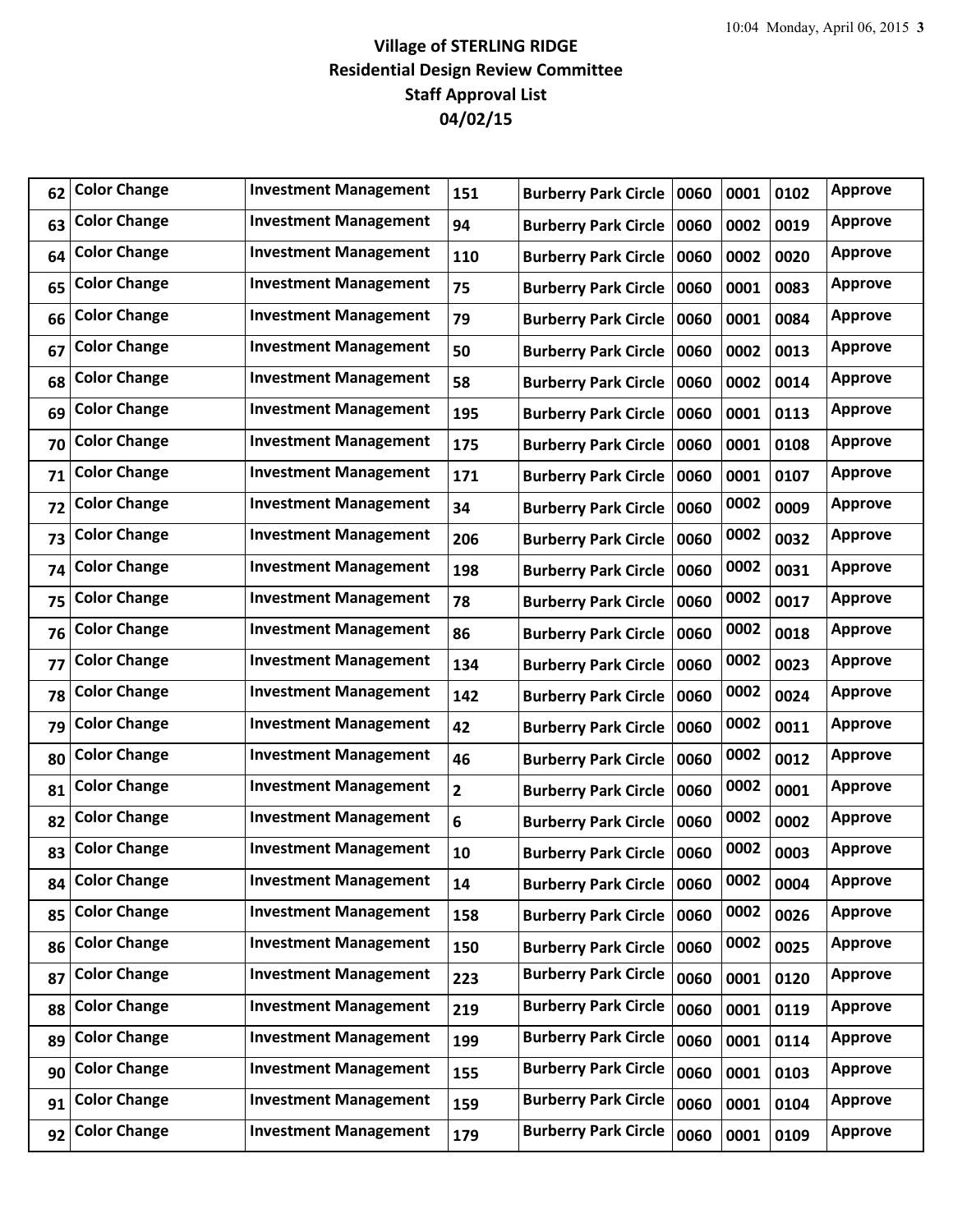| 93  | <b>Color Change</b> | <b>Investment Management</b> | 183                     | <b>Burberry Park Circle</b> | 0060 | 0001 | 0110 | <b>Approve</b> |
|-----|---------------------|------------------------------|-------------------------|-----------------------------|------|------|------|----------------|
| 94  | <b>Color Change</b> | <b>Investment Management</b> | 67                      | <b>Burberry Park Circle</b> | 0060 | 0001 | 0081 | <b>Approve</b> |
| 95  | <b>Color Change</b> | <b>Investment Management</b> | 71                      | <b>Burberry Park Circle</b> | 0060 | 0001 | 0082 | <b>Approve</b> |
| 96  | <b>Color Change</b> | <b>Investment Management</b> | 63                      | <b>Burberry Park Circle</b> | 0060 | 0001 | 0080 | <b>Approve</b> |
| 97  | <b>Color Change</b> | <b>Investment Management</b> | 59                      | <b>Burberry Park Circle</b> | 0060 | 0001 | 0079 | <b>Approve</b> |
| 98  | <b>Color Change</b> | <b>Investment Management</b> | 91                      | <b>Burberry Park Circle</b> | 0060 | 0001 | 0087 | <b>Approve</b> |
| 99  | <b>Color Change</b> | <b>Investment Management</b> | 95                      | <b>Burberry Park Circle</b> | 0060 | 0001 | 0088 | <b>Approve</b> |
| 100 | <b>Color Change</b> | <b>Investment Management</b> | 207                     | <b>Burberry Park Circle</b> | 0060 | 0001 | 0116 | <b>Approve</b> |
| 101 | <b>Color Change</b> | <b>Investment Management</b> | 239                     | <b>Burberry Park Circle</b> | 0060 | 0001 | 0124 | <b>Approve</b> |
| 102 | <b>Color Change</b> | <b>Investment Management</b> | 38                      | <b>Nestlewood Place</b>     | 0060 | 0001 | 0057 | <b>Approve</b> |
| 103 | <b>Color Change</b> | <b>Investment Management</b> | 34                      | <b>Nestlewood Place</b>     | 0060 | 0001 | 0058 | <b>Approve</b> |
| 104 | <b>Color Change</b> | <b>Investment Management</b> | 14                      | <b>Nestlewood Place</b>     | 0060 | 0001 | 0062 | <b>Approve</b> |
| 105 | <b>Color Change</b> | <b>Investment Management</b> | $\overline{\mathbf{3}}$ | <b>Nestlewood Place</b>     | 0060 | 0001 | 0066 | <b>Approve</b> |
| 106 | <b>Color Change</b> | <b>Investment Management</b> | 15                      | <b>Nestlewood Place</b>     | 0060 | 0001 | 0069 | Approve        |
| 107 | <b>Color Change</b> | <b>Investment Management</b> | 19                      | <b>Nestlewood Place</b>     | 0060 | 0001 | 0070 | <b>Approve</b> |
| 108 | <b>Color Change</b> | <b>Investment Management</b> | 23                      | <b>Nestlewood Place</b>     | 0060 | 0001 | 0071 | <b>Approve</b> |
| 109 | <b>Color Change</b> | <b>Investment Management</b> | 27                      | <b>Nestlewood Place</b>     | 0060 | 0001 | 0072 | <b>Approve</b> |
| 110 | <b>Color Change</b> | <b>Investment Management</b> | 31                      | <b>Nestlewood Place</b>     | 0060 | 0001 | 0073 | <b>Approve</b> |
| 111 | <b>Color Change</b> | <b>Investment Management</b> | 35                      | <b>Nestlewood Place</b>     | 0060 | 0001 | 0074 | <b>Approve</b> |
| 112 | <b>Color Change</b> | <b>Investment Management</b> | 39                      | <b>Nestlewood Place</b>     | 0060 | 0001 | 0075 | <b>Approve</b> |
| 113 | <b>Color Change</b> | <b>Investment Management</b> | 43                      | <b>Nestlewood Place</b>     | 0060 | 0001 | 0076 | <b>Approve</b> |
| 114 | <b>Color Change</b> | <b>Investment Management</b> | 99                      | <b>Gallery Cove Court</b>   | 0060 | 0001 | 0089 | <b>Approve</b> |
| 115 | <b>Color Change</b> | <b>Investment Management</b> | 103                     | <b>Gallery Cove Court</b>   | 0060 | 0001 | 0090 | <b>Approve</b> |
| 116 | <b>Color Change</b> | <b>Investment Management</b> | 107                     | <b>Gallery Cove Court</b>   | 0060 | 0001 | 0091 | Approve        |
| 117 | <b>Color Change</b> | <b>Investment Management</b> | 111                     | <b>Gallery Cove Court</b>   | 0060 | 0001 | 0092 | Approve        |
| 118 | <b>Color Change</b> | <b>Investment Management</b> | 123                     | <b>Gallery Cove Court</b>   | 0060 | 0001 | 0095 | <b>Approve</b> |
| 119 | <b>Color Change</b> | <b>Investment Management</b> | 127                     | <b>Gallery Cove Court</b>   | 0060 | 0001 | 0096 | <b>Approve</b> |
| 120 | <b>Color Change</b> | <b>Investment Management</b> | 131                     | <b>Gallery Cove Court</b>   | 0060 | 0001 | 0097 | <b>Approve</b> |
| 121 | <b>Color Change</b> | <b>Investment Management</b> | 135                     | <b>Gallery Cove Court</b>   | 0060 | 0001 | 0098 | <b>Approve</b> |
| 122 | <b>Color Change</b> | <b>Investment Management</b> | 22                      | <b>Wickerdale Place</b>     | 0060 | 0002 | 0033 | <b>Approve</b> |
| 123 | <b>Color Change</b> | <b>Investment Management</b> | 26                      | <b>Wickerdale Place</b>     | 0060 | 0002 | 0034 | <b>Approve</b> |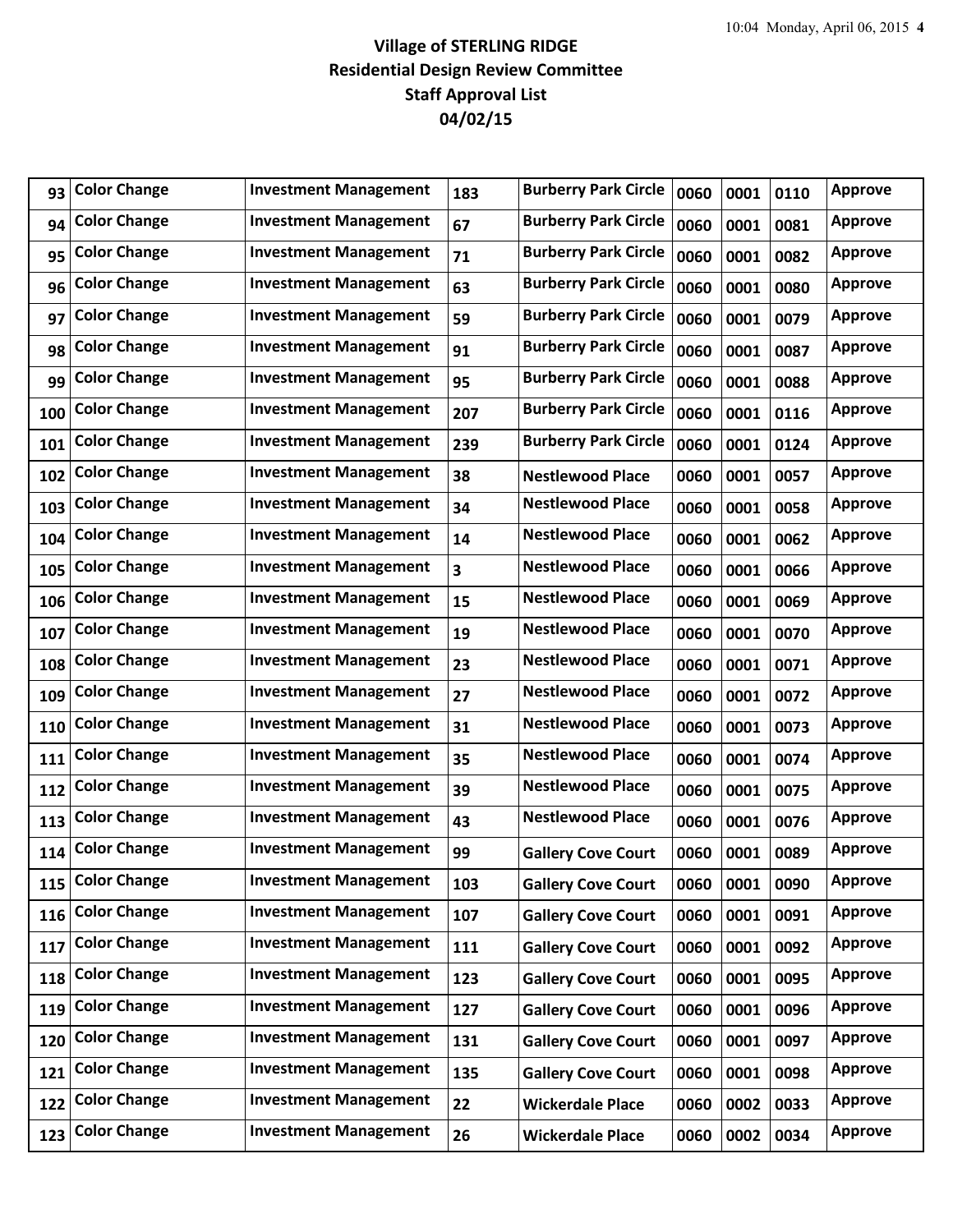| 124 | <b>Color Change</b> | <b>Investment Management</b> | 30             | <b>Wickerdale Place</b>     | 0060 | 0002 | 0035 | Approve        |
|-----|---------------------|------------------------------|----------------|-----------------------------|------|------|------|----------------|
| 125 | <b>Color Change</b> | <b>Investment Management</b> | 34             | <b>Wickerdale Place</b>     | 0060 | 0002 | 0036 | <b>Approve</b> |
| 126 | <b>Color Change</b> | <b>Investment Management</b> | 38             | <b>Wickerdale Place</b>     | 0060 | 0002 | 0037 | <b>Approve</b> |
| 127 | <b>Color Change</b> | <b>Investment Management</b> | 42             | <b>Wickerdale Place</b>     | 0060 | 0002 | 0038 | <b>Approve</b> |
| 128 | <b>Color Change</b> | <b>Investment Management</b> | 46             | <b>Wickerdale Place</b>     | 0060 | 0002 | 0039 | <b>Approve</b> |
| 129 | <b>Color Change</b> | <b>Investment Management</b> | 51             | <b>Wickerdale Place</b>     | 0060 | 0002 | 0040 | <b>Approve</b> |
| 130 | <b>Color Change</b> | <b>Investment Management</b> | 47             | <b>Wickerdale Place</b>     | 0060 | 0002 | 0041 | <b>Approve</b> |
| 131 | <b>Color Change</b> | <b>Investment Management</b> | 43             | <b>Wickerdale Place</b>     | 0060 | 0002 | 0042 | <b>Approve</b> |
| 132 | <b>Color Change</b> | <b>Investment Management</b> | 39             | <b>Wickerdale Place</b>     | 0060 | 0002 | 0043 | <b>Approve</b> |
| 133 | <b>Color Change</b> | <b>Investment Management</b> | 31             | <b>Wickerdale Place</b>     | 0060 | 0002 | 0045 | <b>Approve</b> |
| 134 | <b>Color Change</b> | <b>Investment Management</b> | 27             | <b>Wickerdale Place</b>     | 0060 | 0002 | 0046 | <b>Approve</b> |
| 135 | <b>Color Change</b> | <b>Investment Management</b> | 23             | <b>Wickerdale Place</b>     | 0060 | 0002 | 0047 | <b>Approve</b> |
| 136 | <b>Color Change</b> | <b>Investment Management</b> | 19             | <b>Wickerdale Place</b>     | 0060 | 0002 | 0048 | <b>Approve</b> |
| 137 | <b>Color Change</b> | <b>Investment Management</b> | 15             | <b>Wickerdale Place</b>     | 0060 | 0002 | 0049 | <b>Approve</b> |
| 138 | <b>Color Change</b> | <b>Investment Management</b> | 11             | <b>Wickerdale Place</b>     | 0060 | 0002 | 0050 | <b>Approve</b> |
| 139 | <b>Color Change</b> | <b>Investment Management</b> | $\overline{7}$ | <b>Wickerdale Place</b>     | 0060 | 0002 | 0051 | <b>Approve</b> |
| 140 | <b>Color Change</b> | <b>Investment Management</b> | 3              | <b>Wickerdale Place</b>     | 0060 | 0002 | 0052 | <b>Approve</b> |
| 141 | <b>Color Change</b> | <b>Investment Management</b> | 35             | <b>Wickerdale Place</b>     | 0060 | 0002 | 0044 | <b>Approve</b> |
| 142 | <b>Color Change</b> | <b>Investment Management</b> | 38             | <b>Burberry Park Circle</b> | 0060 | 0002 | 0010 | <b>Approve</b> |
| 143 | <b>Color Change</b> | <b>Investment Management</b> | 18             | <b>Burberry Park Circle</b> | 0060 | 0002 | 0005 | <b>Approve</b> |
| 144 | <b>Color Change</b> | <b>Investment Management</b> | 22             | <b>Burberry Park Circle</b> | 0060 | 0002 | 0006 | <b>Approve</b> |
|     | 145 Swimming Pool   | <b>Threadgill</b>            | $\mathbf{2}$   | <b>Players Trail</b>        | 0032 | 0001 | 0029 | Cond. App.     |
|     | 146 Arbor           | <b>Threadgill</b>            | $\mathbf{2}$   | <b>Players Trail</b>        | 0032 | 0001 | 0029 | Cond. App.     |
| 147 | <b>Firepit</b>      | <b>Threadgill</b>            | $\overline{2}$ | <b>Players Trail</b>        | 0032 | 0001 | 0029 | Cond. App.     |
| 148 | <b>Tree Removal</b> | <b>Threadgill</b>            | $\mathbf{2}$   | <b>Players Trail</b>        | 0032 | 0001 | 0029 | Cond. App.     |
|     | 149 Paving          | <b>Threadgill</b>            | $\mathbf{2}$   | <b>Players Trail</b>        | 0032 | 0001 | 0029 | Cond. App.     |
|     | 150 Patio Cover     | <b>Hughey</b>                | 30             | <b>E Thymewood Place</b>    | 0004 | 0001 | 0006 | Cond. App.     |
|     | 151 Summer Kitchen  | <b>Hughey</b>                | 30             | <b>E Thymewood Place</b>    | 0004 | 0001 | 0006 | Cond. App.     |
|     | 152 Firepit         | <b>Hughey</b>                | 30             | <b>E Thymewood Place</b>    | 0004 | 0001 | 0006 | Cond. App.     |
|     | 153 Paving          | <b>Hughey</b>                | 30             | <b>E Thymewood Place</b>    | 0004 | 0001 | 0006 | Approve        |
|     | 154 Summer Kitchen  | <b>Stachowiak</b>            | 50             | N Knightsgate Circle   0018 |      | 0002 | 0006 | Cond. App.     |